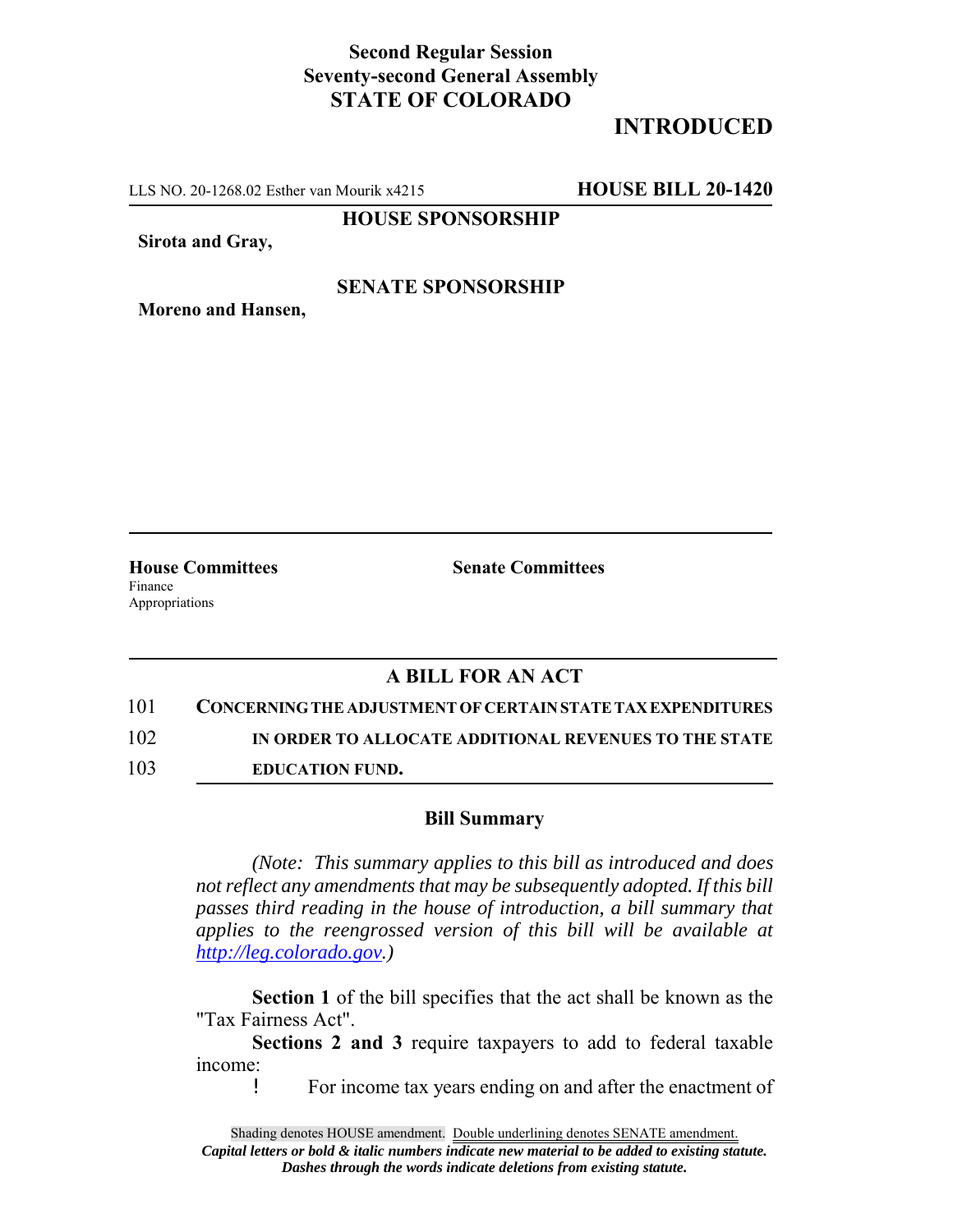the March 2020 "Coronavirus Aid, Relief, and Economic Security Act" (CARES Act), but before January 1, 2021, and for income tax years beginning on and after the enactment of the CARES Act, but before January 1, 2021, an amount equal to the difference between a taxpayer's net operating loss deduction as determined under federal law before the amendments made by section 2303 of the CARES Act and the taxpayer's net operating loss deduction as determined under federal law after the amendments made by section 2303 of the CARES Act;

- ! For income tax years ending on and after the enactment of the CARES Act, but before January 1, 2021, and for income tax years beginning on and after the enactment of the CARES Act, but before January 1, 2021, an amount equal to a taxpayer's excess business loss as determined under federal law without regard to the amendments made by section 2304 of the CARES Act, but with regard to the technical amendment made in that section of the CARES Act;
- ! For income tax years ending on and after the enactment of the CARES Act, but before January 1, 2021, and for income tax years beginning on and after the enactment of the CARES Act, but before January 1, 2021, an amount equal to the amount in excess of the limitation on business interest under federal law without regard to the amendments made by section 2306 of the CARES Act; and
- ! For income tax years commencing on or after January 1, 2021, an amount equal to the deduction for qualified business income for an individual taxpayer who files a single return and whose adjusted gross income is greater than \$75,000, and for an individual taxpayer who files a joint return and whose adjusted gross income is greater than \$150,000. This federal deduction may be claimed for income tax years commencing prior to January 1, 2026.

**Section 4** limits the amount of net operating loss that a corporation may carry forward to \$400,000. This section also specifies that a corporation may add the amount of all net operating losses that a corporation is prohibited from subtracting, with interest, to the allowable net operating loss that is carried forward by the corporation.

**Section 5** eliminates the state income tax modification for qualifying net capital gains for income tax years commencing on or after January 1, 2021.

**Sections 6 and 7** repeal the exemption from the state sales and use taxes for the sales, purchase, storage, use, or consumption of electricity, coal, gas, fuel oil, steam, coke, or nuclear fuel, for use in processing,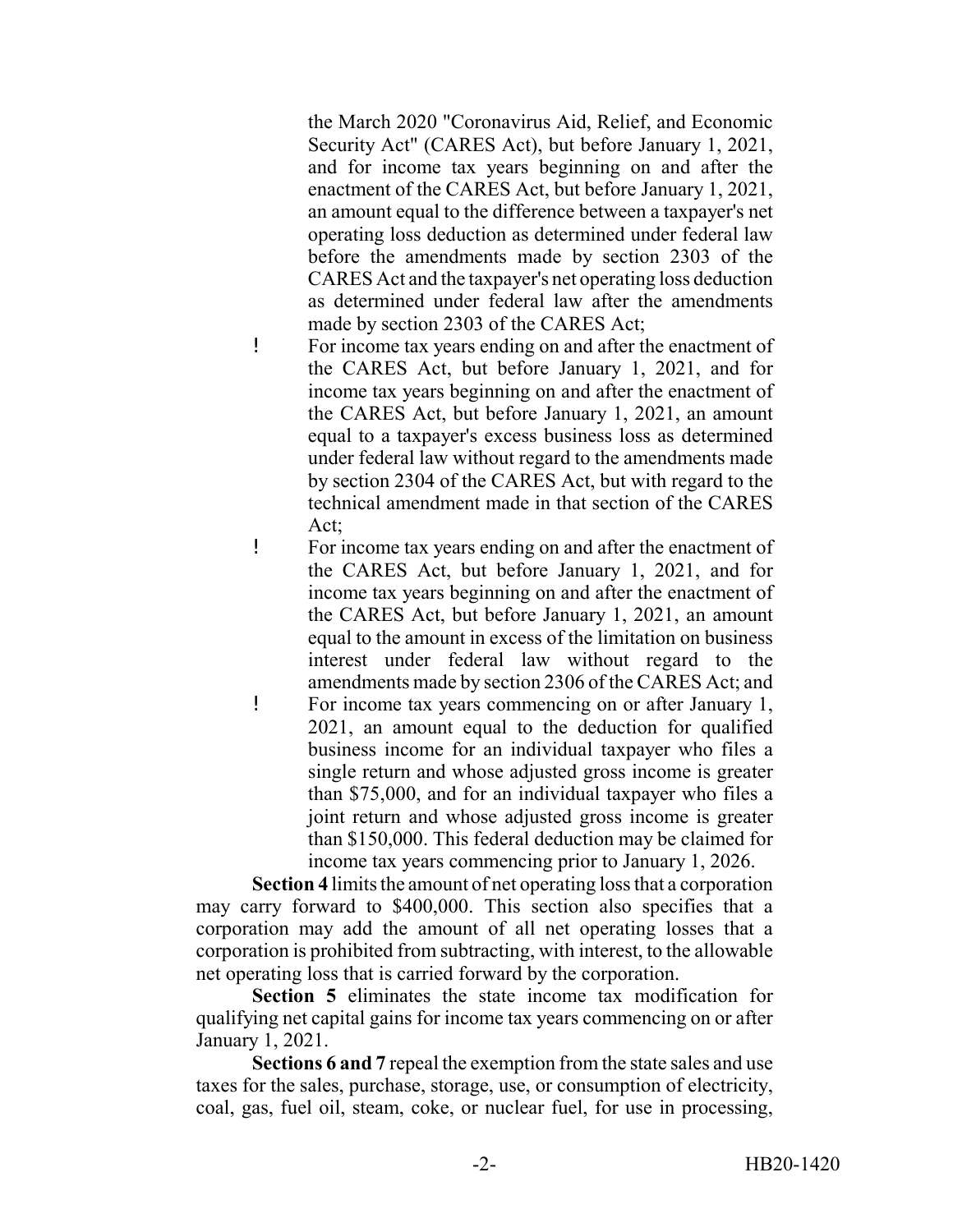manufacturing, mining, refining, irrigation, construction, telegraph, telephone, and radio communication, street and railroad transportation services, and all industrial uses, for filing periods on and after August 1, 2020, except not the state sales and use tax exemption for newsprint and printer's ink for use by publishers of newspapers and commercial printers.

**Section 8** creates a sales and use tax refund, not to exceed \$1,000 per filing period, for filing periods on and after August 1, 2020, for all state sales and use tax paid by the taxpayer on the sale, storage, use, or consumption of electricity, coal, gas, fuel oil, steam, coke, or nuclear fuel, for use in processing, manufacturing, mining, refining, irrigation, construction, telegraph, telephone, and radio communication, and all industrial uses; except that the \$1,000 per filing period limit does not apply to the sale, storage, use, or consumption of:

- Diesel fuel purchased for off-road use;
- ! Electricity, coal, gas, fuel oil, steam, coke, or nuclear fuel purchased for agricultural purposes;
- ! Coal, gas, fuel oil, steam, coke, or nuclear fuel for use in generating electricity; and
- ! Electricity, coal, gas, fuel oil, steam, coke, or nuclear fuel for use in street and railroad transportation services.

**Sections 9 and 10** prevent the elimination of the sales tax exemption and the creation of the sales tax refund from affecting county and municipal sales and use taxes.

**Section 11** repeals the statutes that provide an insurance premium tax rate reduction for insurance companies maintaining a home office or a regional home office in the state. Section 11 also clarifies that, for purposes of the insurance premium tax, an "annuity plan" or an "annuity consideration" does not include a deposit-type contract that does not incorporate mortality or morbidity risks, such as a guaranteed investment or interest certificate, a supplementary contract without life contingencies, an annuity certain, a premium fund or other deposit fund, a dividend accumulation, a coupon accumulation, a lottery payout, or a structured settlement.

The earned income tax credit is equal to a percentage of the federal earned income tax credit. **Section 12** increases the percentage from 10% to 20% beginning in 2023. Section 12 also specifies that for income tax years commencing on or after January 1, 2020, taxpayers filing with an individual taxpayer identification number are eligible for the earned income tax credit.

**Section 13** specifies that the state treasurer shall transfer the following amounts from the general fund to the state education fund created in section 17 (4) of article IX of the state constitution for the following fiscal years:

- ! \$150,000,000 for the fiscal year 2021-22;
- **1** \$200,000,000 for the fiscal year 2022-23;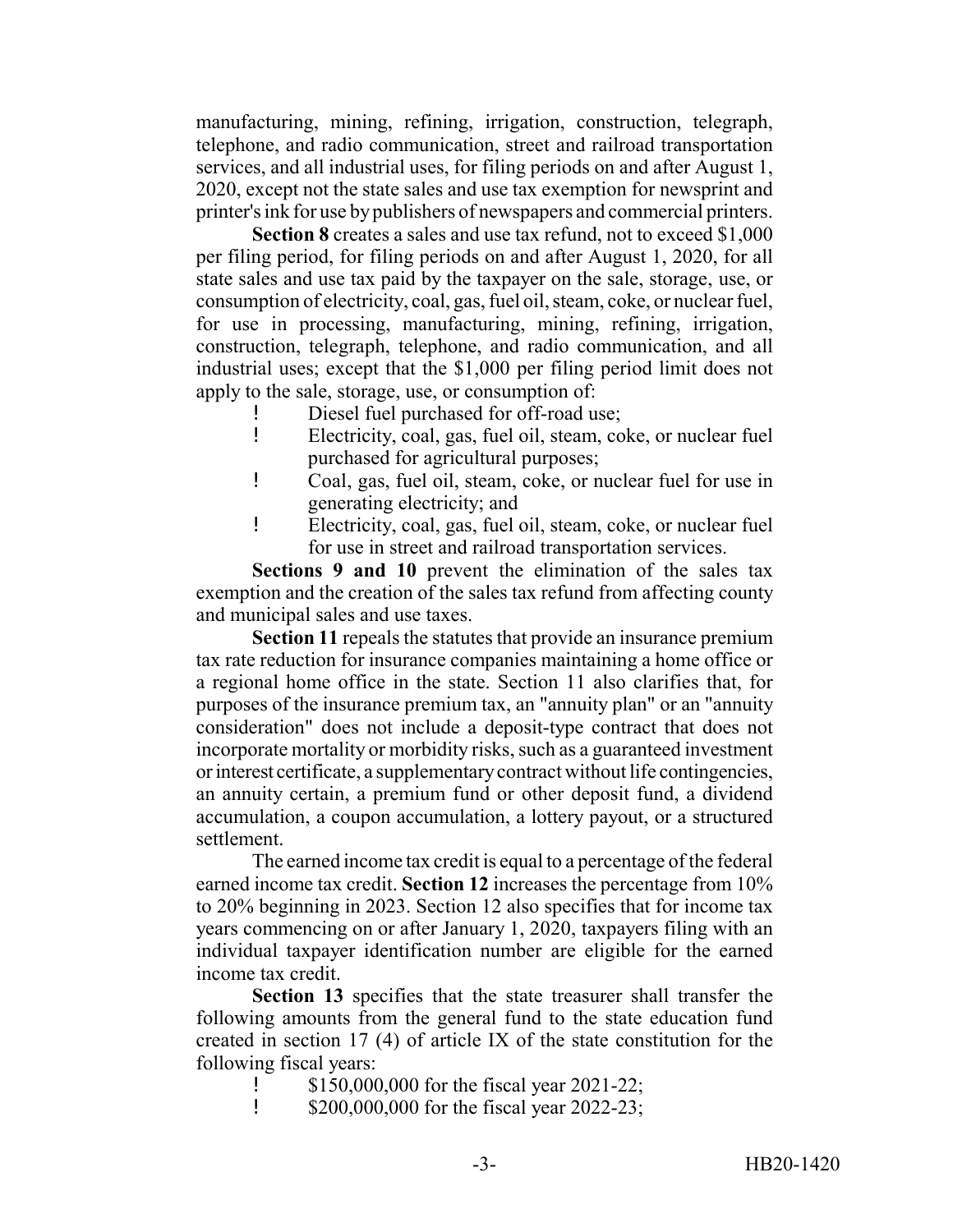! \$200,000,000 for the fiscal year 2023-24; and

**\$200,000,000 for the fiscal year 2024-25.** 

 *Be it enacted by the General Assembly of the State of Colorado:* **SECTION 1. Short title.** The short title of this act is the "Tax Fairness Act". **SECTION 2.** In Colorado Revised Statutes, 39-22-104, **add** 5 (3)(1), (3)(m), (3)(n), and (3)(o) as follows: **39-22-104. Income tax imposed on individuals, estates, and trusts - single rate - legislative declaration - definitions - repeal.** (3) There shall be added to the federal taxable income: (l) FOR INCOME TAX YEARS ENDING ON AND AFTER THE ENACTMENT OF THE MARCH 2020 "CORONAVIRUS AID, RELIEF, AND ECONOMIC SECURITY ACT", PUB. L. 116-136, REFERRED TO IN THIS SECTION AS THE "CARES ACT", BUT BEFORE JANUARY 1, 2021, AND FOR 13 INCOME TAX YEARS BEGINNING ON AND AFTER THE ENACTMENT OF THE "CARESACT", BUT BEFORE JANUARY 1,2021, AN AMOUNT EQUAL TO THE DIFFERENCE BETWEEN A TAXPAYER'S NET OPERATING LOSS DEDUCTION AS DETERMINED UNDER SECTION 172 (a) OF THE INTERNAL REVENUE CODE BEFORE THE AMENDMENTS MADE BY SECTION 2303 OF THE "CARESACT" AND THE TAXPAYER'S NET OPERATING LOSS DEDUCTION AS DETERMINED UNDER SECTION 172 (a) OF THE INTERNAL REVENUE CODE AFTER THE AMENDMENTS MADE BY SECTION 2303 OF THE "CARES ACT". (m) FOR INCOME TAX YEARS ENDING ON AND AFTER THE ENACTMENT OF THE "CARES ACT", BUT BEFORE JANUARY 1, 2021, AND FOR INCOME TAX YEARS BEGINNING ON AND AFTER THE ENACTMENT OF THE "CARESACT", BUT BEFORE JANUARY 1,2021, AN AMOUNT EQUAL TO

A TAXPAYER'S EXCESS BUSINESS LOSS AS DETERMINED UNDER SECTION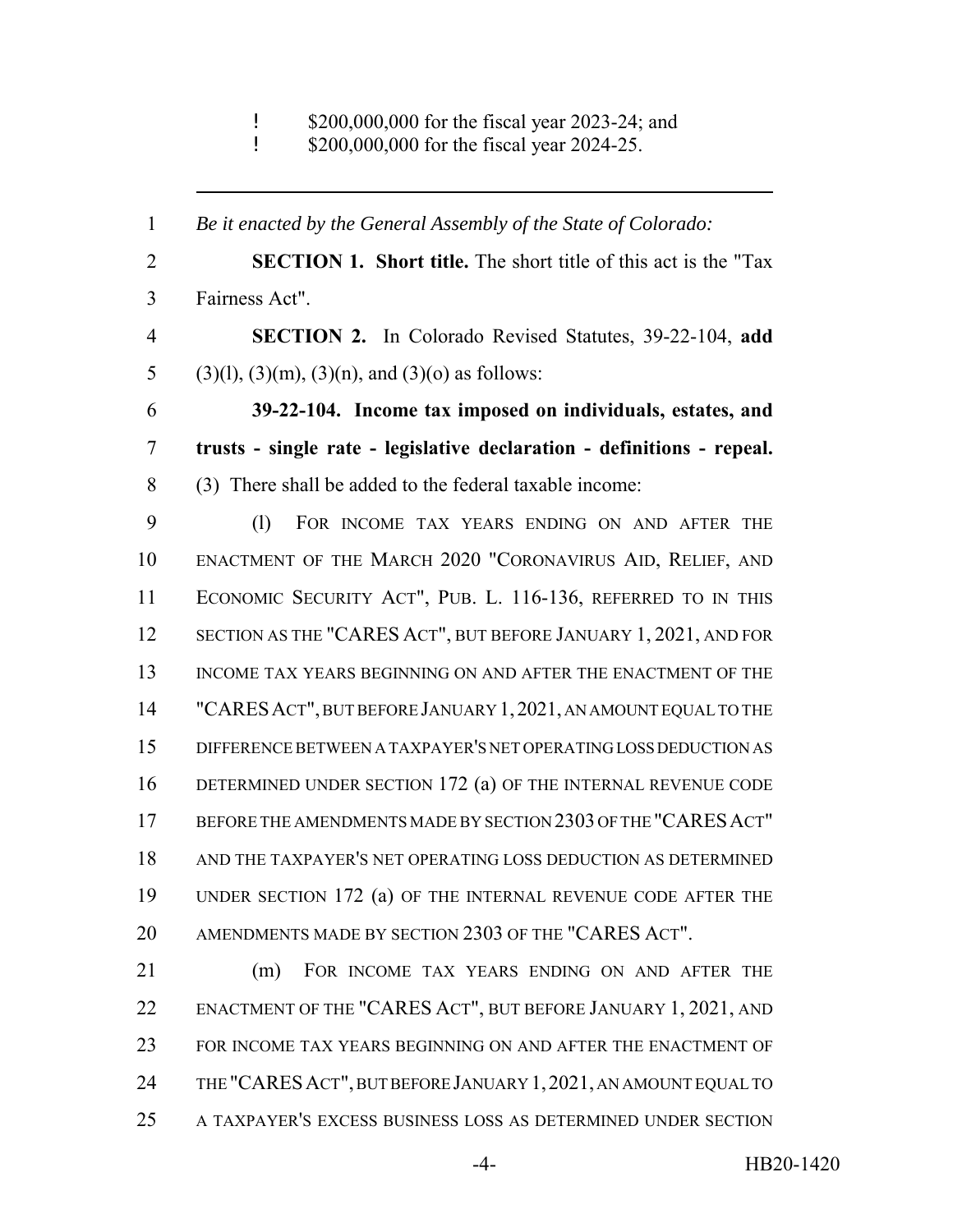1 461 (1) OF THE INTERNAL REVENUE CODE WITHOUT REGARD TO THE AMENDMENTS MADE BY SECTION 2304 OF THE "CARES ACT", BUT WITH REGARD TO THE TECHNICAL AMENDMENT MADE BY SECTION 2304 4 (b) $(2)(B)$  OF THE "CARES ACT".

 (n) FOR INCOME TAX YEARS ENDING ON AND AFTER THE ENACTMENT OF THE "CARES ACT", BUT BEFORE JANUARY 1, 2021, AND FOR INCOME TAX YEARS BEGINNING ON AND AFTER THE ENACTMENT OF THE "CARESACT", BUT BEFORE JANUARY 1,2021, AN AMOUNT EQUAL TO THE AMOUNT IN EXCESS OF THE LIMITATION ON BUSINESS INTEREST UNDER SECTION 163 (j) OF THE INTERNAL REVENUE CODE WITHOUT REGARD TO THE AMENDMENTS MADE BY SECTION 2306 OF THE "CARES ACT".

 (o) FOR INCOME TAX YEARS COMMENCING ON OR AFTER JANUARY 13 1, 2021, AN AMOUNT EQUAL TO THE DEDUCTION ALLOWED UNDER SECTION 14 199A OF THE INTERNAL REVENUE CODE FOR A TAXPAYER WHO FILES A SINGLE RETURN AND WHOSE ADJUSTED GROSS INCOME IS GREATER THAN SEVENTY-FIVE THOUSAND DOLLARS, AND FOR TAXPAYERS WHO FILE A 17 JOINT RETURN AND WHOSE ADJUSTED GROSS INCOME IS GREATER THAN 18 ONE HUNDRED FIFTY THOUSAND DOLLARS.

 **SECTION 3.** In Colorado Revised Statutes, 39-22-304, **add** (2)(i) as follows:

 **39-22-304. Net income of corporation - legislative declaration - definitions - repeal.** (2) There shall be added to federal taxable income: (i) FOR INCOME TAX YEARS ENDING ON AND AFTER THE

 ENACTMENT OF THE MARCH 2020 "CORONAVIRUS AID, RELIEF, AND ECONOMIC SECURITY ACT", PUB. L. 116-136, REFERRED TO IN THIS SECTION AS THE "CARES ACT", BUT BEFORE JANUARY 1, 2021, AND FOR INCOME TAX YEARS BEGINNING ON AND AFTER THE ENACTMENT OF THE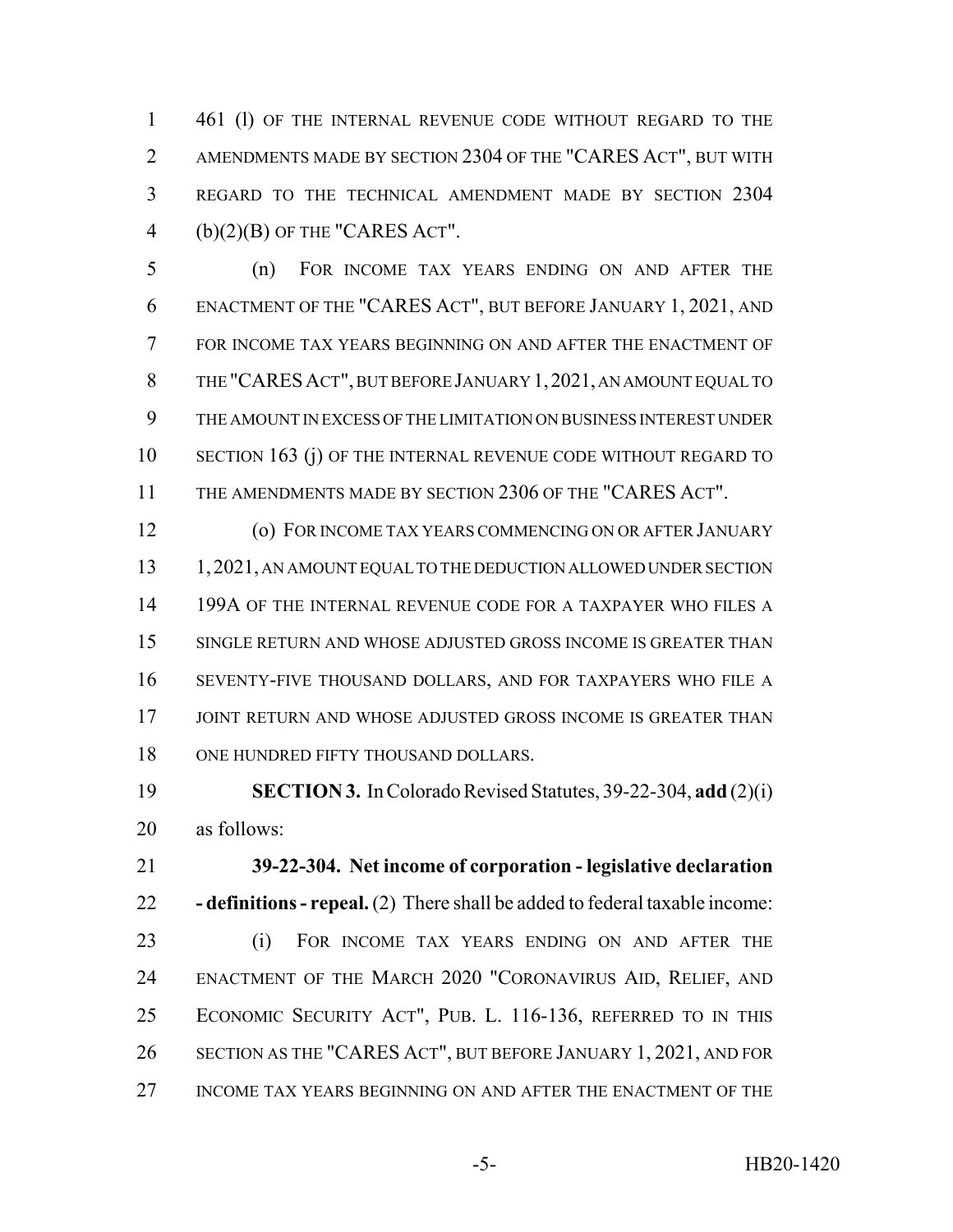"CARESACT", BUT BEFORE JANUARY 1,2021, AN AMOUNT EQUAL TO THE AMOUNT IN EXCESS OF THE LIMITATION ON BUSINESS INTEREST UNDER SECTION 163 (j) OF THE INTERNAL REVENUE CODE WITHOUT REGARD TO THE AMENDMENTS MADE BY SECTION 2306 OF THE "CARES ACT".

 **SECTION 4.** In Colorado Revised Statutes, 39-22-504, **amend** (1); and **add** (7) as follows:

 **39-22-504. Net operating losses.** (1) (a) A net operating loss deduction shall be allowed in the same manner that it is allowed under the internal revenue code except as otherwise provided in this section. The amount of the net operating loss that may be carried forward and carried back for Colorado income tax purposes shall be that portion of the federal 12 net operating loss allocated to Colorado under this article ARTICLE 22 in the taxable year that the net operating loss is sustained.

 (b) FOR LOSSES INCURRED AFTER DECEMBER 31,2017, THE EIGHTY 15 PERCENT LIMITATION SET FORTH IN SECTION 172 (a)(2) OF THE INTERNAL REVENUE CODE SHALL APPLY WITHOUT REGARD TO THE AMENDMENTS 17 MADE IN SECTION 2303 OF THE MARCH 2020 "CORONAVIRUS AID, RELIEF, AND ECONOMIC SECURITY ACT", PUB. L. 116-136.

 (7) (a) NOTWITHSTANDING ANY OTHER PROVISION OF THIS SECTION, THE MAXIMUM AMOUNT OF NET OPERATING LOSS THAT A CORPORATION MAY SUBTRACT FROM FEDERAL TAXABLE INCOME 22 PURSUANT TO SECTION 39-22-304 (3)(g) FOR A TAX YEAR COMMENCING 23 ON OR AFTER JANUARY 1, 2021, IS FOUR HUNDRED THOUSAND DOLLARS. (b) A CORPORATION MAY ADD AN AMOUNT EQUAL TO THE AMOUNT OF ALL NET OPERATING LOSSES THAT A CORPORATION IS PROHIBITED FROM SUBTRACTING FROM FEDERAL TAXABLE INCOME PURSUANT TO 27 SUBSECTION  $(7)(a)$  OF THIS SECTION MULTIPLIED BY A RATE OF INTEREST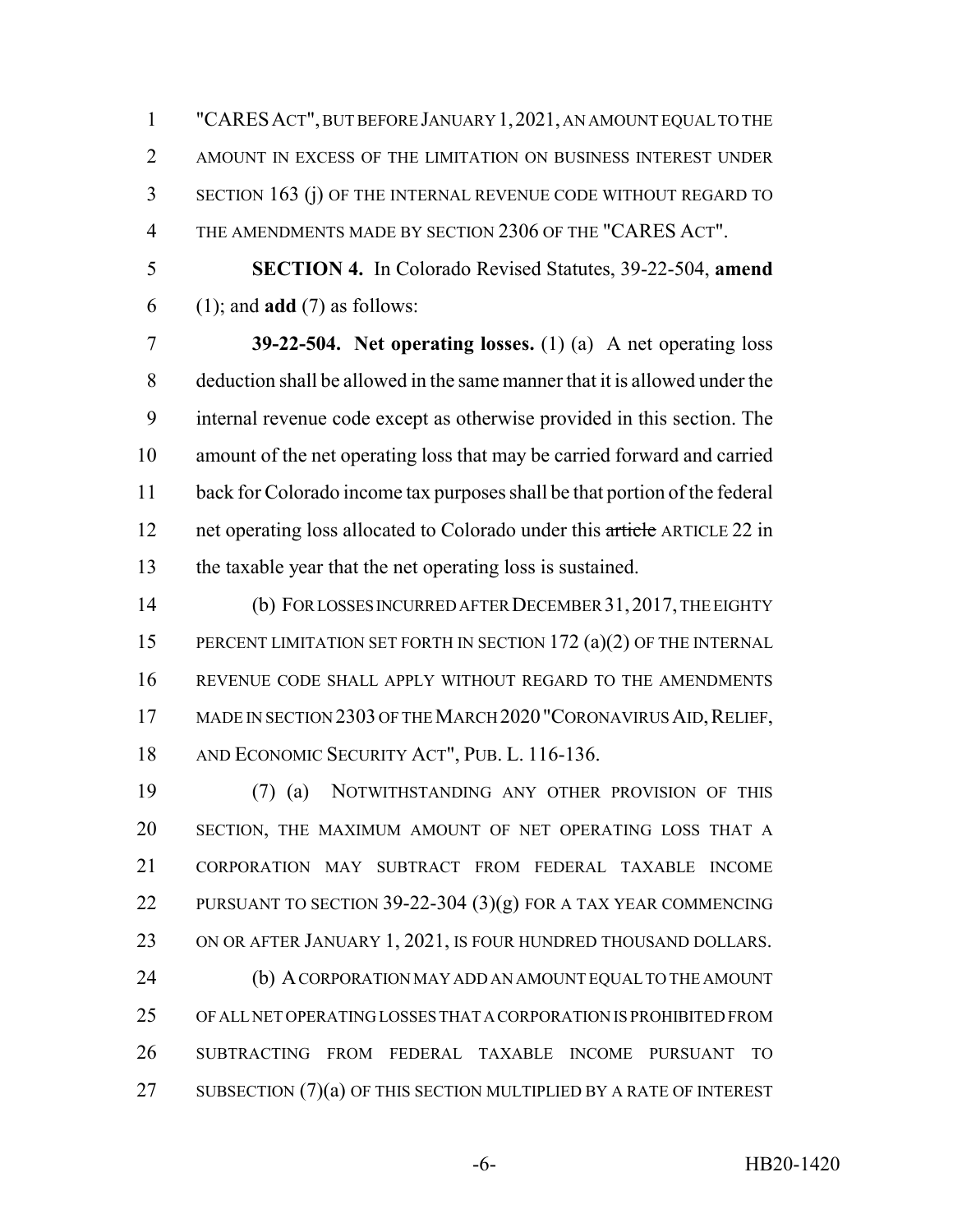EQUAL TO THREE AND ONE-QUARTER PERCENT PER ANNUM FOR THE PERIOD DURING WHICH SUCH NET OPERATING LOSSES ARE PROHIBITED TO THE ALLOWABLE NET OPERATING LOSS THAT IS CARRIED FORWARD BY THE CORPORATION. FOR THE PURPOSE OF SECTION 39-22-304 (3)(g), THAT AMOUNT IS CONSIDERED NET OPERATING LOSS.

 **SECTION 5.** In Colorado Revised Statutes, 39-22-518, **amend** (1) as follows:

 **39-22-518. Tax modification for net capital gains.** (1) For income tax years commencing on or after July 1, 1995, BUT BEFORE JANUARY 1, 2021, a modification, in the form of a reduction of income taxable by the state of Colorado, shall be allowed to any qualified taxpayer for the amount of income attributable to qualifying gains receiving capital treatment earned by the qualified taxpayer during the taxable year and included in federal taxable income.

 **SECTION 6.** In Colorado Revised Statutes, 39-26-102, **amend** (21)(a) as follows:

 **39-26-102. Definitions.** As used in this article 26, unless the context otherwise requires:

 (21) (a) (I) FOR FILING PERIODS BEFORE AUGUST 1,2020, sales and purchases of electricity, coal, gas, fuel oil, steam, coke, or nuclear fuel, for use in processing, manufacturing, mining, refining, irrigation, construction, telegraph, telephone, and radio communication, street and railroad transportation services, and all industrial uses, and newsprint and printer's ink for use by publishers of newspapers and commercial printers shall be deemed to be wholesale sales and shall be exempt from taxation under this part 1.

**(II) FOR FILING PERIODS ON AND AFTER AUGUST 1, 2020, SALES**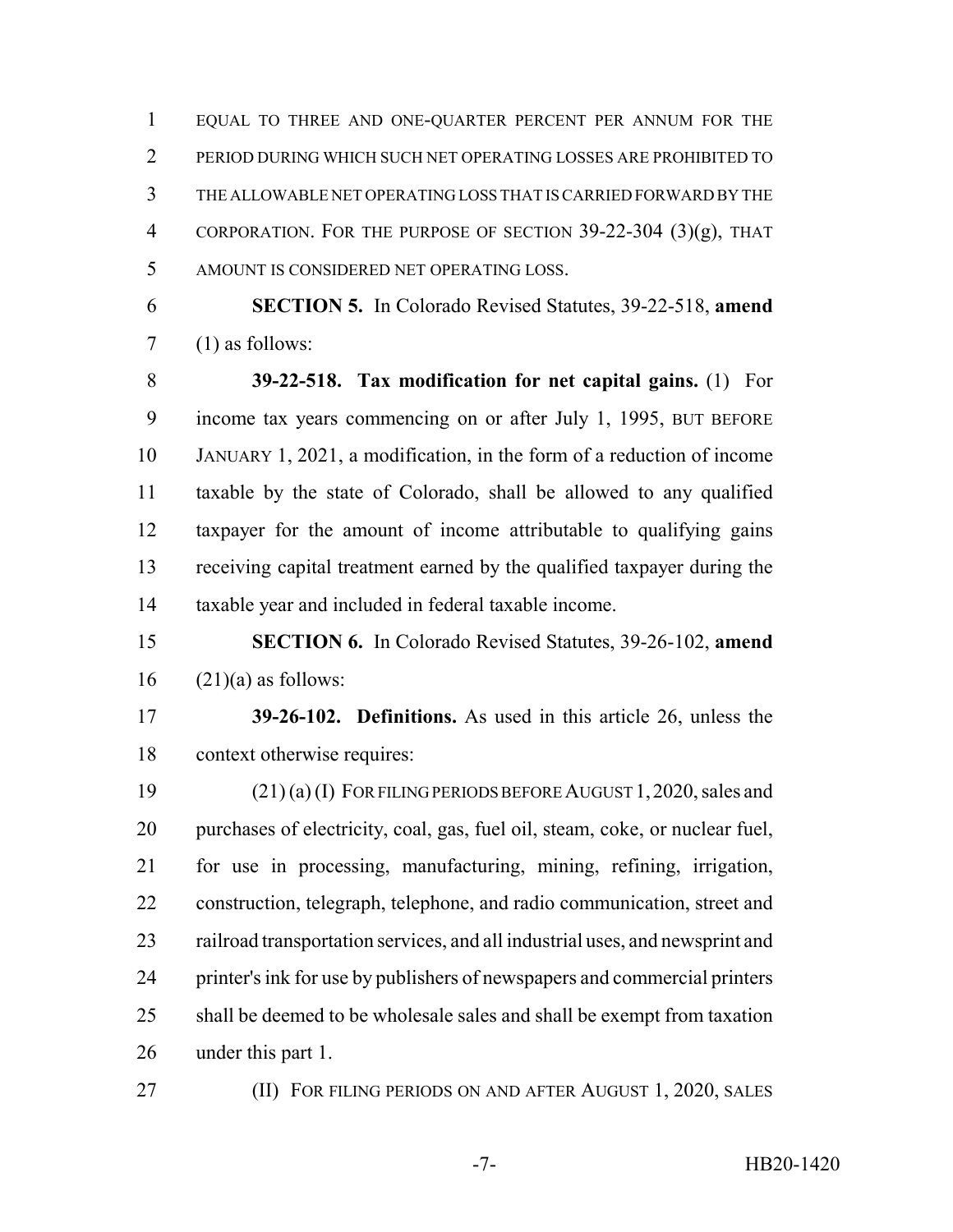AND PURCHASES OF NEWSPRINT AND PRINTER'S INK FOR USE BY 2 PUBLISHERS OF NEWSPAPERS AND COMMERCIAL PRINTERS ARE EXEMPT FROM TAXATION UNDER THIS PART 1.

 (III) SUBSECTION (21)(a)(I) OF THIS SECTION IS REPEALED, EFFECTIVE AUGUST 1, 2025.

 **SECTION 7.** In Colorado Revised Statutes, 39-26-715, **amend** 7 (2) introductory portion and  $(2)(b)(I)$  as follows:

 **39-26-715. Fuel and oil - definitions - repeal.** (2) The following 9 are exempt from taxation under the provisions of part 2 of this article THIS ARTICLE 26:

 (b) (I) (A) FOR FILING PERIODS BEFORE AUGUST 1, 2020, the storage, use, or consumption of electricity, coal, coke, fuel oil, steam, nuclear fuel, or gas for use in processing, manufacturing, mining, refining, irrigation, building construction, telegraph, telephone, and radio communication, street and railroad transportation services, and all industrial uses.

 (B) THIS SUBSECTION (2)(b)(I) IS REPEALED, EFFECTIVE AUGUST 1, 2025.

 **SECTION 8.** In Colorado Revised Statutes, **add** 39-26-730 as follows:

 **39-26-730. Refund of state sales and use tax for certain types of fuel - application requirements and procedures.** (1) FOR FILING PERIODS ON AND AFTER AUGUST 1, 2020, A TAXPAYER IS ALLOWED TO CLAIM A REFUND, NOT TO EXCEED ONE THOUSAND DOLLARS PER FILING PERIOD, OF ALL STATE SALES AND USE TAX PAID BY THE TAXPAYER, 26 PURSUANT TO PARTS 1 AND 2 OF THIS ARTICLE 26, ON THE SALE, STORAGE, USE, OR CONSUMPTION OF ELECTRICITY, COAL, GAS, FUEL OIL, STEAM,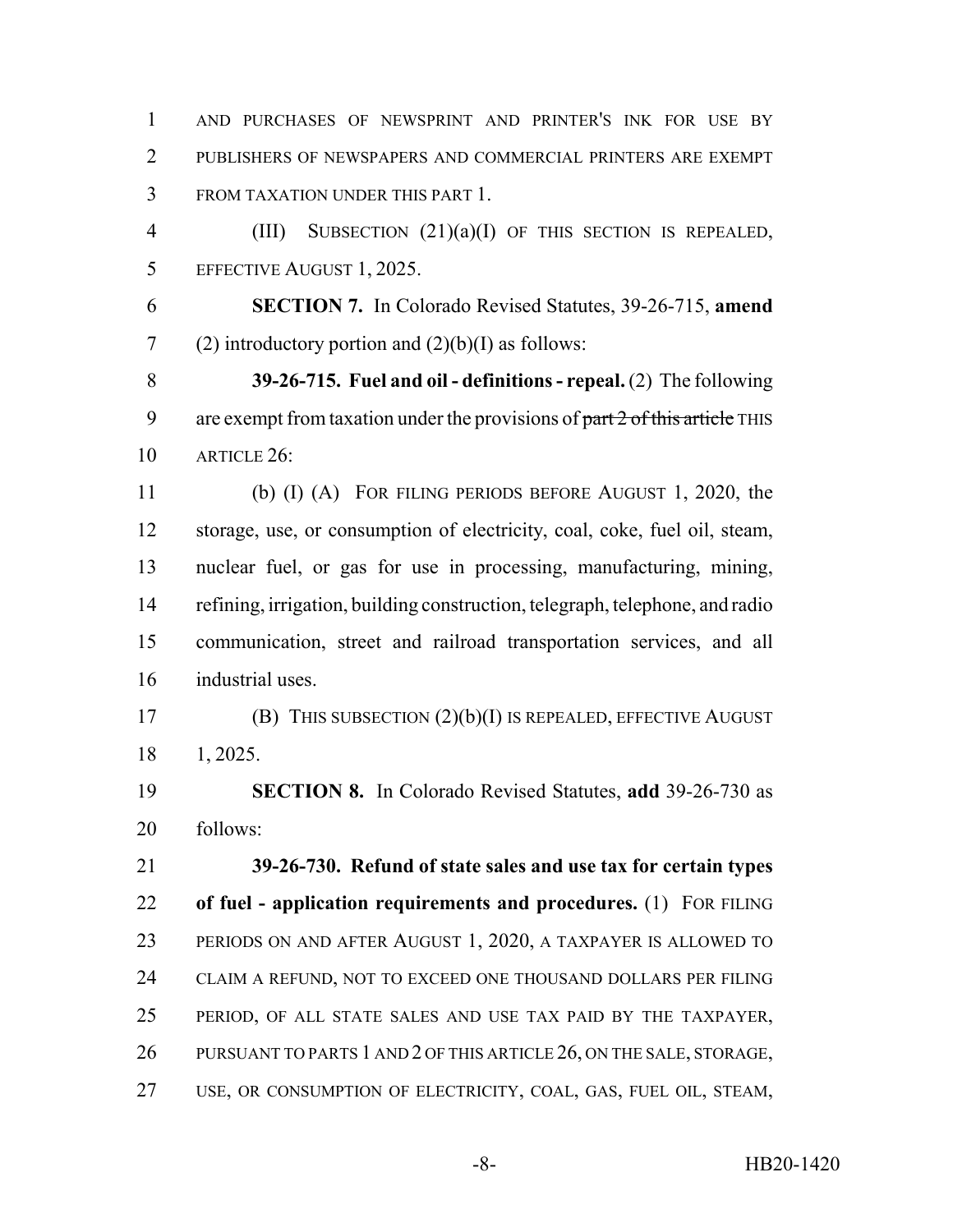MINING, REFINING, IRRIGATION, CONSTRUCTION, TELEGRAPH, TELEPHONE, AND RADIO COMMUNICATION, AND ALL INDUSTRIAL USES; EXCEPT THAT THE ONE THOUSAND DOLLAR PER FILING PERIOD LIMIT DOES NOT APPLY TO THE SALE, STORAGE, USE, OR CONSUMPTION OF THE FOLLOWING: (a) DIESEL FUEL PURCHASED FOR OFF-ROAD USE; (b) ELECTRICITY, COAL, GAS, FUEL OIL, STEAM, COKE, OR NUCLEAR FUEL PURCHASED FOR AGRICULTURAL PURPOSES; (c) COAL, GAS, FUEL OIL, STEAM, COKE, OR NUCLEAR FUEL FOR USE 10 IN GENERATING ELECTRICITY; AND (d) ELECTRICITY, COAL, GAS, FUEL OIL, STEAM, COKE, OR NUCLEAR FUEL FOR USE IN STREET AND RAILROAD TRANSPORTATION SERVICES. 14 (2) TO CLAIM THE REFUND ALLOWED BY SUBSECTION (1) OF THIS SECTION, A TAXPAYER SHALL SUBMIT A REFUND APPLICATION TO THE DEPARTMENT OF REVENUE ON A FORM PROVIDED BY THE DEPARTMENT. THE DEPARTMENT SHALL ESTABLISH BY RULE ALL NECESSARY PROCEDURES FOR CLAIMING THE REFUND. **SECTION 9.** In Colorado Revised Statutes, 39-26-127, **amend** (1) introductory portion; and **add** (1)(f) as follows: **39-26-127. Legislation modifying the state sales tax base - no impact on local government sales tax bases - no expansion of local authority to levy sales tax.** (1) Notwithstanding the provisions of 24 section 29-2-105 (1)(d),  $C.R.S.,$  any provision of title 32,  $C.R.S.,$  or any other provision of law, and except as set forth in subsection (3) of this section, the levying of sales tax on, exemption from sales tax for, or local option to levy sales tax on or provide an exemption from sales tax for any

COKE, OR NUCLEAR FUEL, FOR USE IN PROCESSING, MANUFACTURING,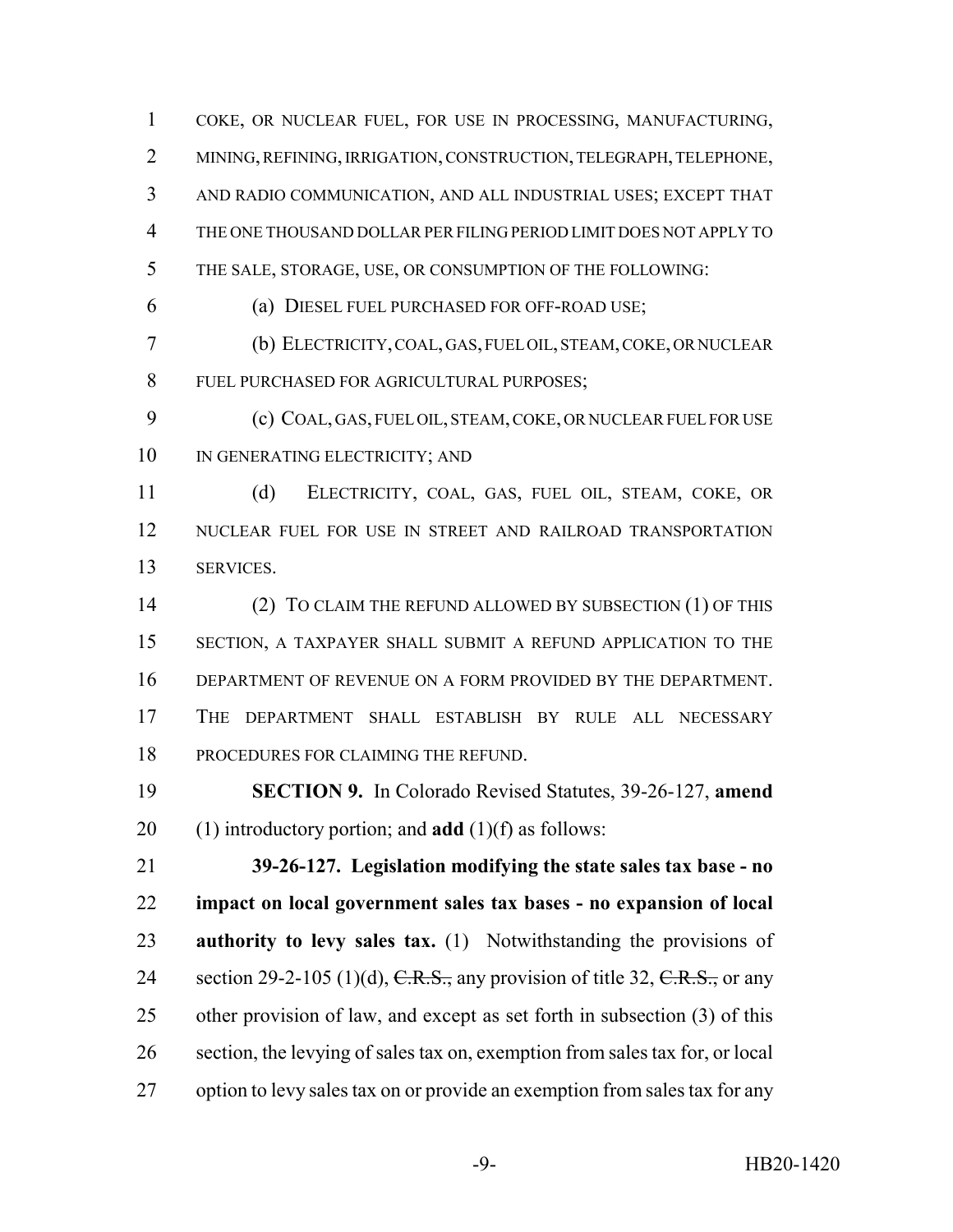tangible personal property or services under the sales tax ordinance or resolution of any county, municipality, special district, authority, or other local government or political subdivision of the state shall not be affected in any way by the elimination, suspension, or modification of any sales tax exemption or any other legislative modification of the state sales tax base resulting from the enactment of any of the following bills:

 (f) SECTIONS 39-26-102 (21)(a), 39-26-715 (2) INTRODUCTORY 8 PORTION AND  $(2)(b)(I)$ , AND 39-26-730 AS AMENDED OR ENACTED BY 9 HOUSE BILL 20-<br>
, ENACTED IN 2020.

 **SECTION 10.** In Colorado Revised Statutes, 39-26-212, **amend** (1) introductory portion; and **add** (1)(f) as follows:

 **39-26-212. Legislation modifying the state use tax base - no impact on local government use tax bases - no expansion of local authority to levy use tax.** (1) Notwithstanding the provisions of section 15 29-2-105 (1)(d),  $C.R.S.,$  any provision of title 32,  $C.R.S.,$  or any other provision of law, and except as set forth in subsection (3) of this section, the levying of use tax on, exemption from use tax for, or local option to levy use tax on or provide an exemption from use tax for any tangible personal property or services under the use tax ordinance or resolution of any county, municipality, special district, authority, or other local government or political subdivision of the state shall not be affected in any way by the elimination, suspension, or modification of any use tax exemption or any other legislative modification of the state use tax base resulting from the enactment of any of the following bills:

 (f) SECTIONS 39-26-102 (21)(a), 39-26-715 (2) INTRODUCTORY 26 PORTION AND  $(2)(b)(I)$ , AND 39-26-730 AS AMENDED OR ENACTED BY 27 HOUSE BILL 20-, ENACTED IN 2020.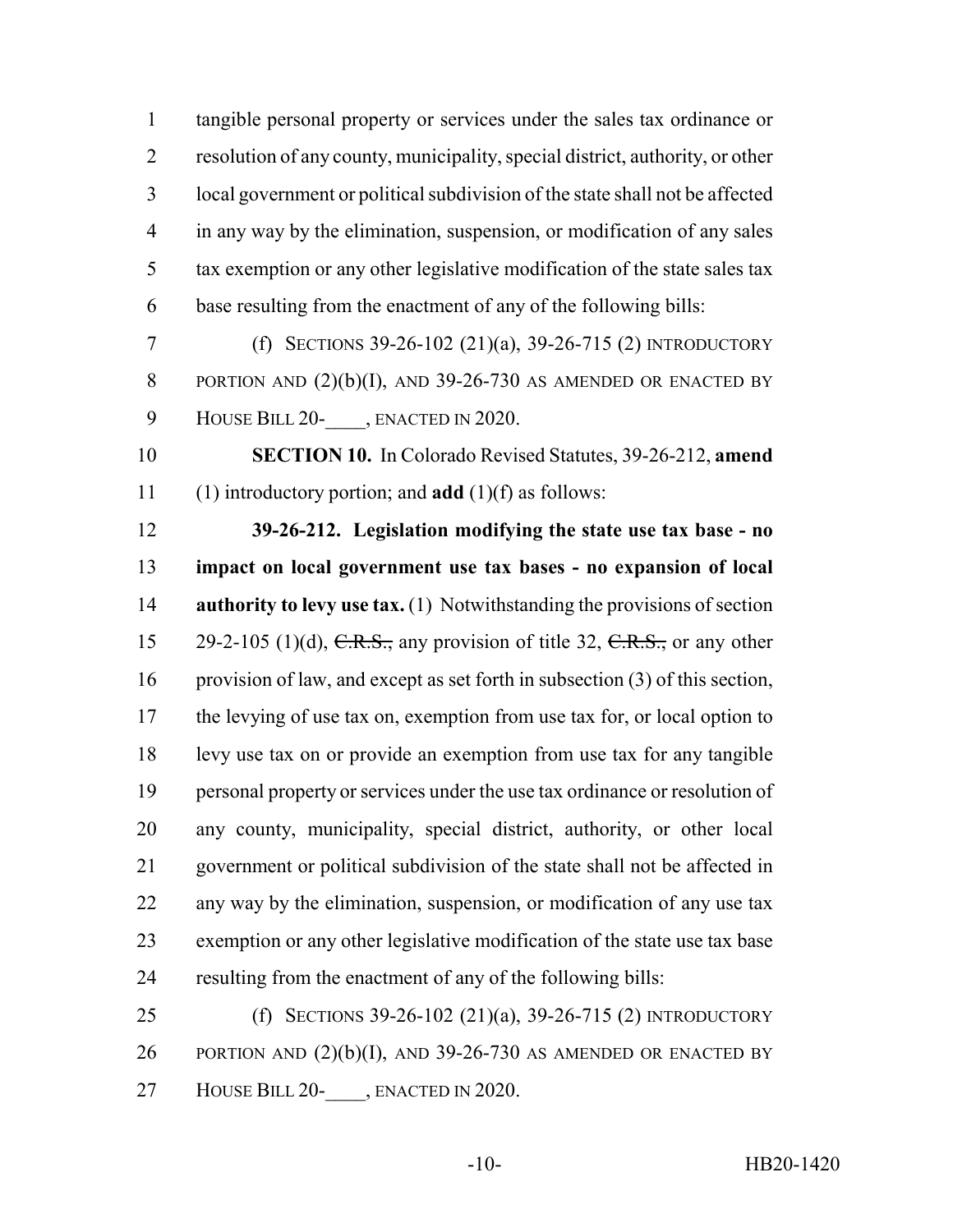**SECTION 11.** In Colorado Revised Statutes, 10-3-209, **amend** 2 (1)(b)(I)(B), (1)(b)(III), and (1)(d)(IV); and **repeal** (1)(b)(II) as follows: **10-3-209. Tax on premiums collected - exemptions - penalties - repeal.** (1) (b) (I) The rate of tax shall be as follows: (B) For companies maintaining a home office or a regional home office in this state, the rate of tax on the gross amount FOR TAXES DUE AND PAYABLE BEFORE MARCH 1, 2021, shall be one percent. (II) For purposes of this paragraph (b), any company is deemed to maintain a home office or regional home office in this state if such 10 company either: (A) Substantially performs in this state the following functions, 12 or substantially equivalent functions, for the company for each state in 13 which the company is licensed, or for three or more of such states: Actuarial, medical, legal, approval or rejection of applications, issuance of policies, information and service, advertising and publications, public relations, hiring, testing, and training of sales and service forces; or (B) Maintains significant direct insurance operations in this state 18 that are supported by functional operations which are both necessary for 19 and pertinent to a line or lines of business written by the company in this 20 state. (III) (A) Any company desiring to qualify an office in this state as a home or regional home office shall make application for qualification to the commissioner on forms prescribed by the commissioner and shall

submit proof that it is operating a home or a regional home office in this

state. Applications for companies that were not approved in the

immediate preceding year shall be received by the commissioner by

December 31 of the year immediately preceding the year for which the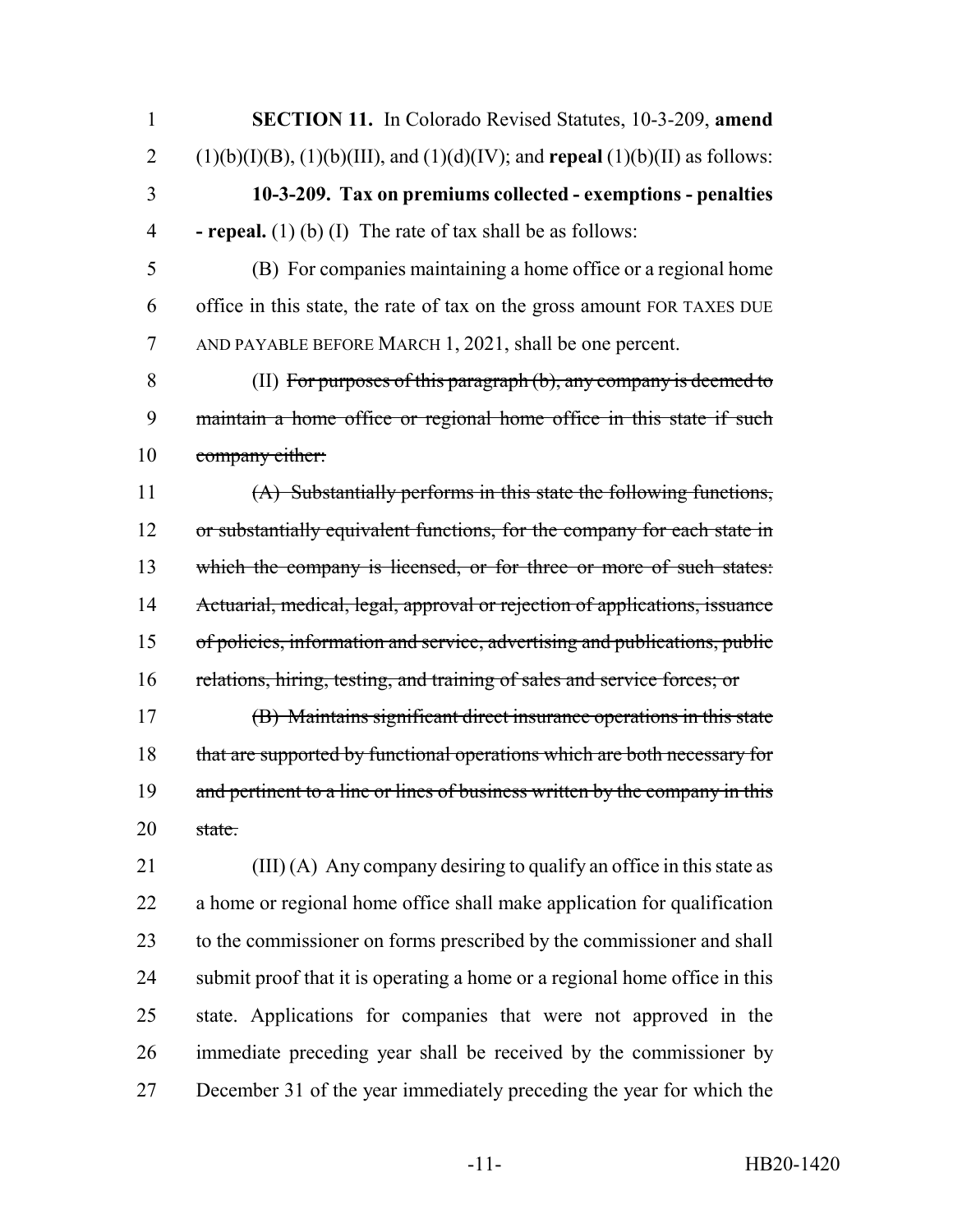application for qualification is being made. Applications for companies 2 that were approved in the immediate preceding year shall be received by the commissioner by March 1 of the year for which qualification is being made. Applications for companies that were approved in the immediate preceding year received through March 31 shall pay a late charge of one hundred dollars per day for each day after March 1 that any such application is received by the commissioner. Applications received after March 31 shall be denied. The provisions of subsection (2) of this section shall not apply to companies maintaining a home office or regional home office in this state.

 (B) THIS SUBSECTION (1)(b)(III) IS REPEALED, EFFECTIVE MARCH 1, 2021.

 (d) (IV) (A) Except to the extent provided in SUBSECTION (1)(d)(IV)(B) AND subsection (2) of this section, the tax imposed by this section shall not apply to premiums collected or contracted for after December 31, 1968, on policies or contracts issued in connection with a pension, profit sharing, or annuity plan established by an employer for employees if contributions by such employer thereunder are deductible by such employer in determining such employer's net income as defined in 20 section 39-22-304, C.R.S., and shall not apply to premiums collected or contracted for after December 31, 1968, on policies or contracts purchased for an employee by an employer if such employer is exempt 23 under section 39-22-112,  $C.R.S.,$  from the tax imposed by article 22 of 24 title 39,  $C.R.S.,$  or is a state, a political subdivision of a state, or an agency or instrumentality of a state or political subdivision of a state. Except to the extent provided in subsection (2) of this section, the tax imposed by this section shall not apply to annuity considerations collected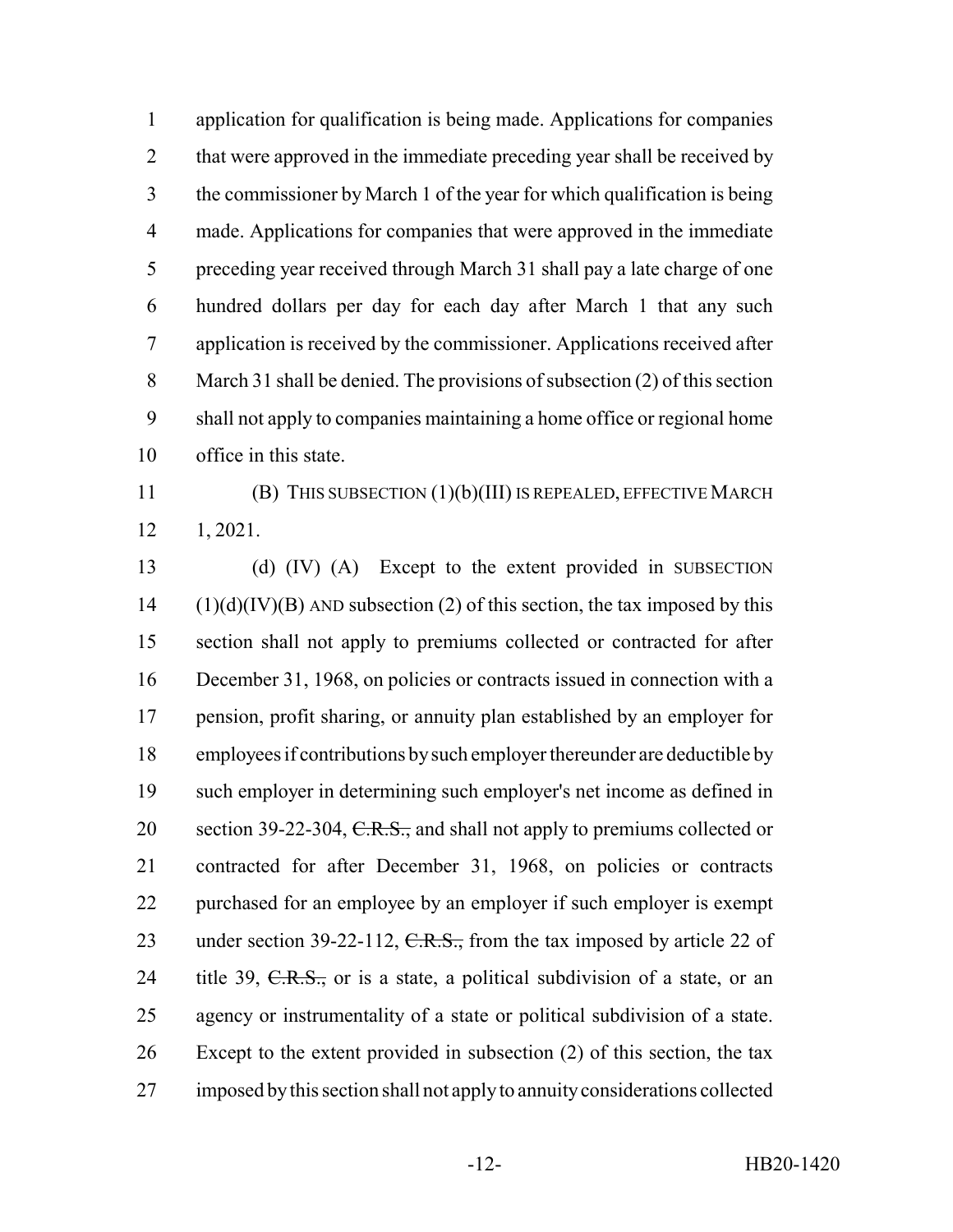or contracted for after December 31, 1976.

 (B) FOR PREMIUMS COLLECTED ON AND AFTER MARCH 1, 2020, AN "ANNUITY PLAN" OR AN "ANNUITY CONSIDERATION" DOES NOT INCLUDE A DEPOSIT-TYPE CONTRACT THAT DOES NOT INCORPORATE MORTALITY OR MORBIDITY RISKS, SUCH AS A GUARANTEED INVESTMENT OR INTEREST CERTIFICATE, A SUPPLEMENTARY CONTRACT WITHOUT LIFE CONTINGENCIES, AN ANNUITY CERTAIN, A PREMIUM FUND OR OTHER DEPOSIT FUND, A DIVIDEND ACCUMULATION, A COUPON ACCUMULATION, A LOTTERY PAYOUT, OR A STRUCTURED SETTLEMENT.

 **SECTION 12.** In Colorado Revised Statutes, 39-22-123.5, **amend** (1)(h) and (2); **repeal** (3); and **add** (2.5) as follows:

 **39-22-123.5. Earned income tax credit - not a refund of excess state revenues - trigger - legislative declaration - definition.** (1) The general assembly hereby finds and declares that:

 (h) Now, therefore, it is the intent of the general assembly to establish a permanent and refundable state earned income tax credit for 17 eligible Colorado taxpayers. which is equal to ten percent of the federal 18 earned income tax credit. The intended purpose of this credit is to help individuals and families achieve greater financial security and to help Colorado's economy.

21 (2) (a) For an income tax year specified in subsection  $(3)$  of this 22 section COMMENCING PRIOR TO JANUARY 1, 2023, a resident individual who claims an earned income tax credit on the individual's federal tax return is allowed an earned income tax credit against the taxes due under 25 this article ARTICLE 22 that is equal to ten percent of the federal credit that 26 the resident individual claimed on his or her federal tax return for the same tax year.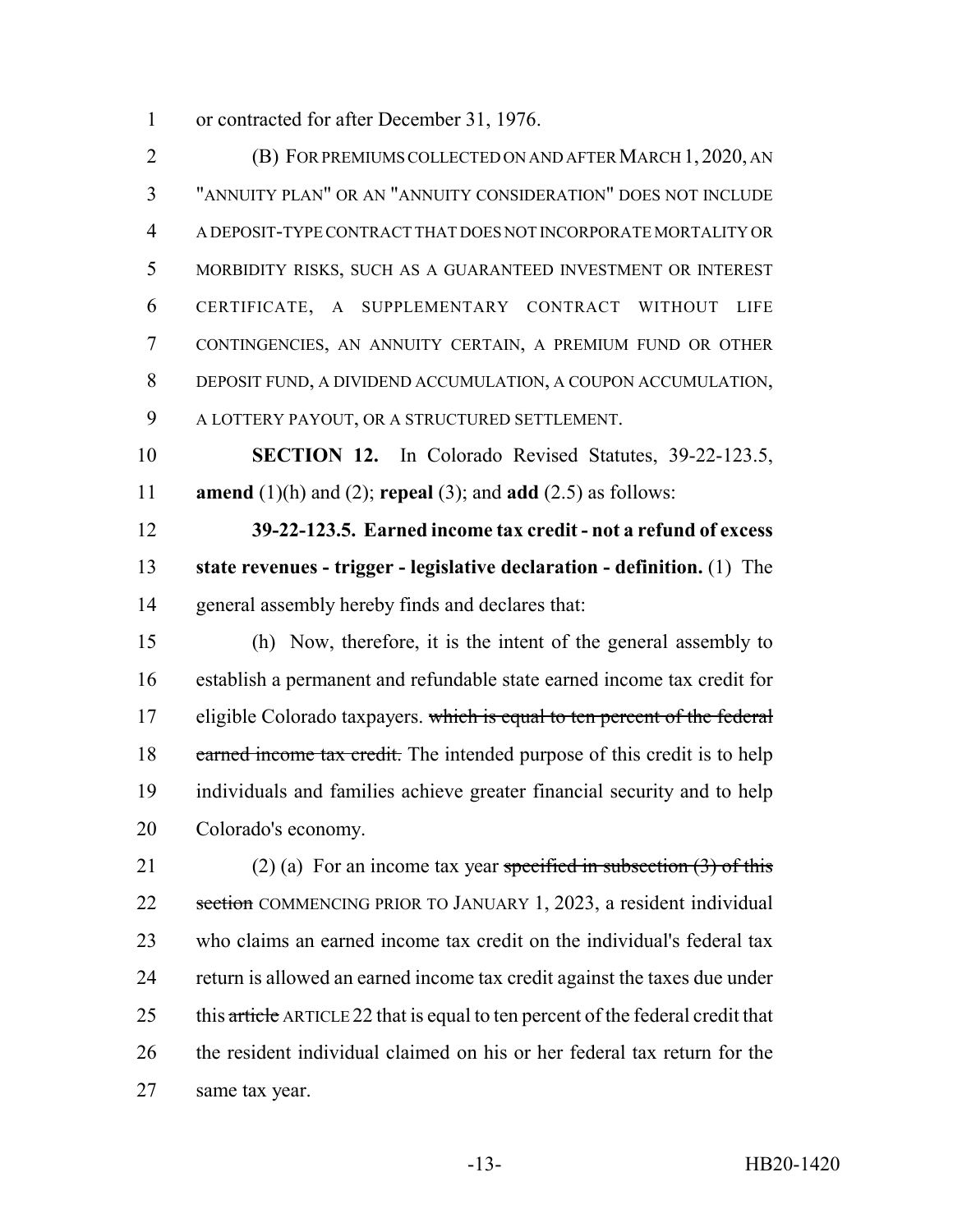(b) FOR AN INCOME TAX YEAR COMMENCING ON OR AFTER JANUARY 1, 2023, A RESIDENT INDIVIDUAL WHO CLAIMS AN EARNED INCOME TAX CREDIT ON THE INDIVIDUAL'S FEDERAL TAX RETURN IS ALLOWED AN EARNED INCOME TAX CREDIT AGAINST THE TAXES DUE UNDER THIS ARTICLE 22 THAT IS EQUAL TO TWENTY PERCENT OF THE FEDERAL CREDIT THAT THE RESIDENT INDIVIDUAL CLAIMED ON HIS OR HER FEDERAL TAX RETURN FOR THE SAME TAX YEAR.

 (2.5) (a) FOR INCOME TAX YEARS COMMENCING ON OR AFTER JANUARY 1, 2020, BUT BEFORE JANUARY 1,2023, A RESIDENT INDIVIDUAL IS ALLOWED AN EARNED INCOME TAX CREDIT AGAINST THE TAXES DUE UNDER THIS ARTICLE 22 THAT IS EQUAL TO TEN PERCENT OF THE FEDERAL CREDIT THAT THE RESIDENT INDIVIDUAL WOULD HAVE BEEN ALLOWED, 13 BUT FOR THE FACT THAT THE RESIDENT INDIVIDUAL, THE RESIDENT INDIVIDUAL'S SPOUSE, OR ONE OR MORE OF THE RESIDENT INDIVIDUAL'S DEPENDENTS DO NOT HAVE A SOCIAL SECURITY NUMBER THAT IS VALID FOR EMPLOYMENT.

 (b) FOR INCOME TAX YEARS COMMENCING ON OR AFTER JANUARY 18 1, 2023, A RESIDENT INDIVIDUAL IS ALLOWED AN EARNED INCOME TAX CREDIT AGAINST THE TAXES DUE UNDER THIS ARTICLE 22 THAT IS EQUAL TO TWENTY PERCENT OF THE FEDERAL CREDIT THAT THE TAXPAYER WOULD HAVE BEEN ALLOWED, BUT FOR THE FACT THAT THE RESIDENT 22 INDIVIDUAL, THE RESIDENT INDIVIDUAL'S SPOUSE, OR ONE OR MORE OF THE RESIDENT INDIVIDUAL'S DEPENDENTS DO NOT HAVE A SOCIAL SECURITY NUMBER THAT IS VALID FOR EMPLOYMENT.

 (c) FOR PURPOSES OF THIS SUBSECTION (2.5), A "RESIDENT INDIVIDUAL" INCLUDES A TAXPAYER FILING WITH AN INDIVIDUAL TAXPAYER IDENTIFICATION NUMBER.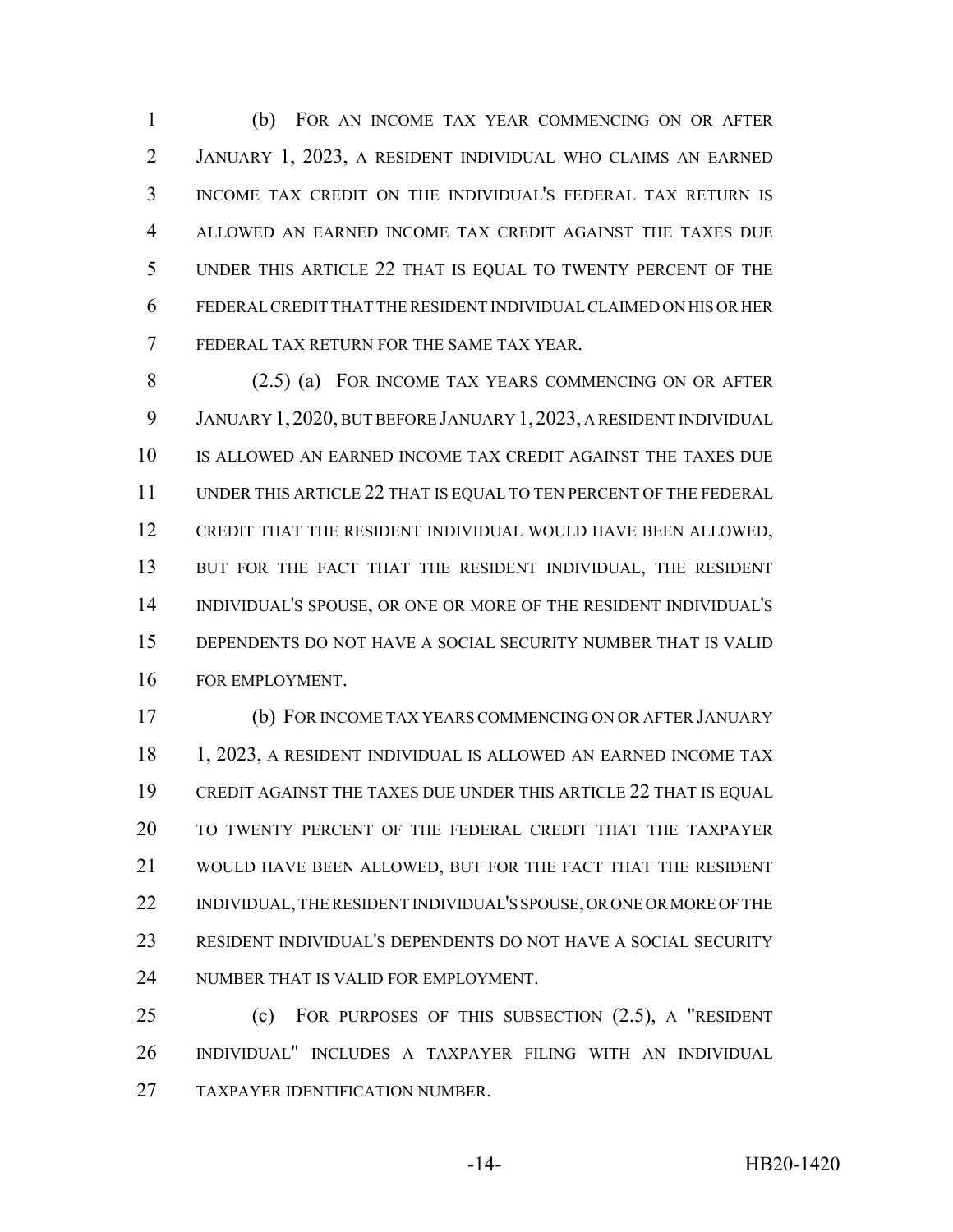(3) If a credit is allowed under section 39-22-123 for an income 2 tax year commencing on or after January 1, 2013, the credit allowed under this section may be claimed for any income tax year beginning with 4 the income tax year after the income tax year that the credit is allowed under section 39-22-123.

 **SECTION 13.** In Colorado Revised Statutes, 24-75-220, **add** (6) as follows:

 **24-75-220. State education fund - transfers - surplus - legislative declaration.** (6) (a) ON JULY 1, 2021, THE STATE TREASURER SHALL TRANSFER ONE HUNDRED FIFTY MILLION DOLLARS FROM THE 11 GENERAL FUND TO THE STATE EDUCATION FUND CREATED IN SECTION 17 12 (4) OF ARTICLE IX OF THE STATE CONSTITUTION FOR THE FISCAL YEAR 2021-22.

 (b) ON JULY 1,2022, THE STATE TREASURER SHALL TRANSFER TWO HUNDRED MILLION DOLLARS FROM THE GENERAL FUND TO THE STATE EDUCATION FUND CREATED IN SECTION 17 (4) OF ARTICLE IX OF THE 17 STATE CONSTITUTION FOR THE FISCAL YEAR 2022-23.

 (c) ON JULY 1,2023, THE STATE TREASURER SHALL TRANSFER TWO HUNDRED MILLION DOLLARS FROM THE GENERAL FUND TO THE STATE 20 EDUCATION FUND CREATED IN SECTION 17 (4) OF ARTICLE IX OF THE 21 STATE CONSTITUTION FOR THE FISCAL YEAR 2023-24.

22 (d) ON JULY 1, 2024, THE STATE TREASURER SHALL TRANSFER TWO HUNDRED MILLION DOLLARS FROM THE GENERAL FUND TO THE STATE 24 EDUCATION FUND CREATED IN SECTION 17 (4) OF ARTICLE IX OF THE 25 STATE CONSTITUTION FOR THE FISCAL YEAR 2024-25.

 **SECTION 14. Effective date.** This act takes effect upon passage; except that section 10-3-209 (1)(b)(II), Colorado Revised Statutes, as